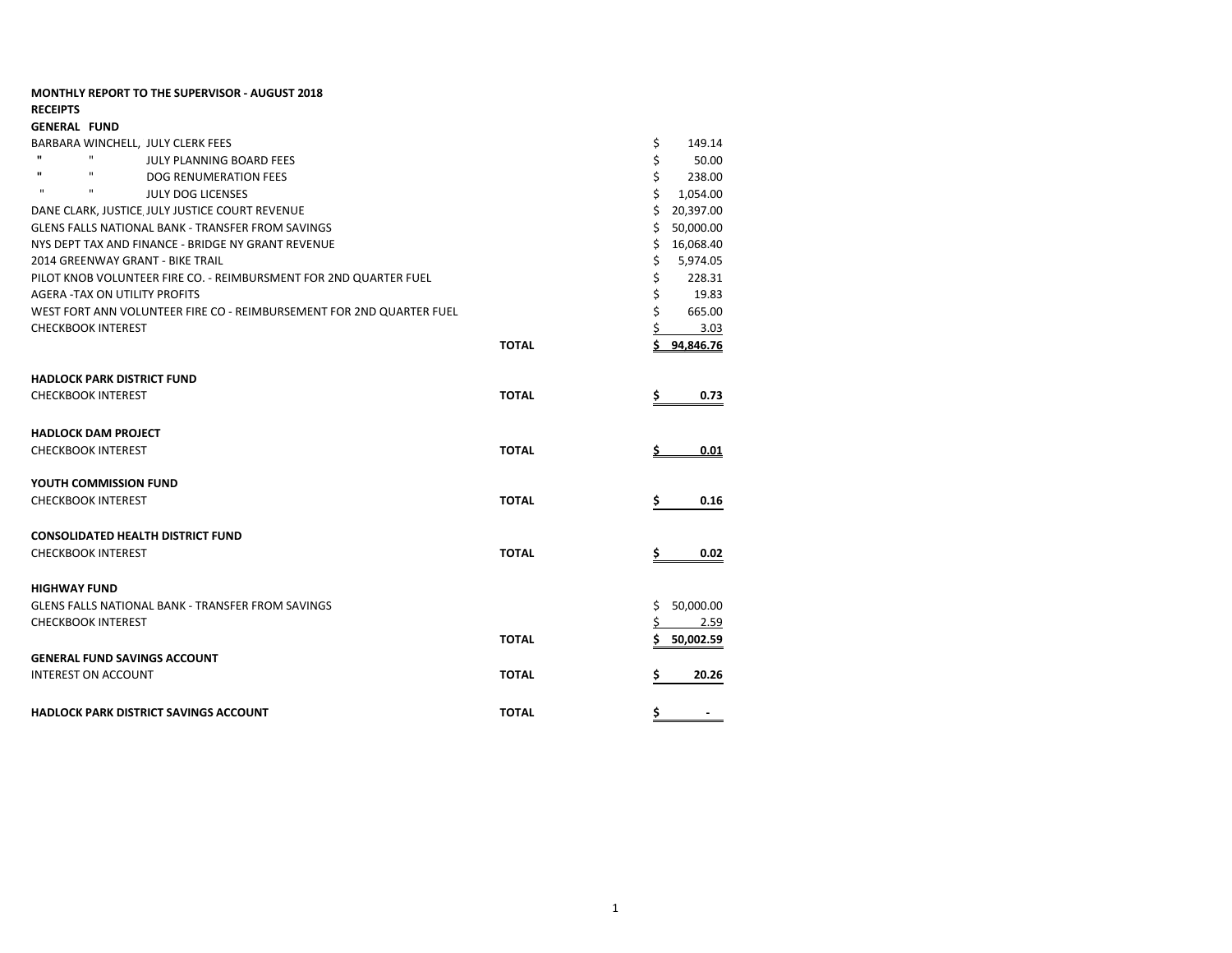| <b>HIGHWAY FUND SAVINGS ACCOUNT</b>  |              |        |
|--------------------------------------|--------------|--------|
| INTEREST ON ACCOUNT                  | <b>TOTAL</b> | 35.99  |
|                                      |              |        |
| <b>LOSAP SAVINGS ACCOUNT</b>         |              |        |
| INTEREST ON ACCOUNT                  | <b>TOTAL</b> | 0.65   |
|                                      |              |        |
| <b>MEDICAL REIMBURSEMENT ACCOUNT</b> |              |        |
| TOWN OF FORT ANN HIGHWAY FUND - H.I. | <b>TOTAL</b> | 311.82 |

| <b>TRUST &amp; AGENCY FUND</b>                           | <b>HIGHWAY</b> |                 |    | <b>GENERAL</b> | <b>HADLOCK PARK DISTRICT</b> | YOUTH COMMI |
|----------------------------------------------------------|----------------|-----------------|----|----------------|------------------------------|-------------|
| <b>NYS RETIREMENT</b>                                    | 991.23         |                 |    | 504.96         |                              | 68.02       |
| <b>HEALTH &amp; DENTAL INSURANCE</b>                     | \$11,114.67    |                 |    | 1,152.28       |                              |             |
| <b>STATE TAX</b>                                         | 1,398.95       |                 |    | 493.75         | 220.36                       | 144.72      |
| <b>FEDERAL TAX</b>                                       | 3,030.00       |                 |    | 1,283.00       | 573.00                       | 429.00      |
| <b>FICA</b>                                              | 5,106.34       |                 |    | 2,462.86       | 1,587.00                     | 1,153.40    |
| DEFFERED COMPENSATION                                    | 192.95         |                 |    |                |                              |             |
| <b>CHILD SUPPORT</b>                                     | 1,696.00       |                 |    |                |                              | 175.00      |
| PAID FAMILY LEAVE                                        | 43.81          |                 |    | 5.54           |                              |             |
| <b>CREDIT UNION</b>                                      | 1,111.00       |                 |    | 692.00         |                              |             |
| AFLAC                                                    | 794.10         |                 |    | 239.88         |                              |             |
| <b>TOTALS</b>                                            | \$25,479.05    |                 |    | 6,834.27       | 2,380.36                     | 1,970.14    |
|                                                          |                | <b>INTEREST</b> |    | 0.26           | <b>TOTAL</b>                 | 36,664.08   |
| <b>DISBURSEMENTS</b>                                     |                |                 |    |                |                              |             |
| <b>GENERAL FUND</b>                                      |                |                 |    |                | <b>HIGHWAY FUND-O/V</b>      |             |
| STATE COMPTROLLER - STATE SHARE OF JUSTICE COURT REVENUE |                |                 | Ś. | 12,446.00      | ABSTRACT                     | 9,722.75    |
| PAYROLL                                                  |                |                 |    | 16,395.81      | <b>HEALTH INSURANCE</b>      | 10,840.89   |
| <b>TOWN SHARE FICA</b>                                   |                |                 |    | 1,231.43       | <b>PAYROLL</b>               | 34,754.40   |
| <b>TOWN BOARD EXPENSE</b>                                |                |                 |    | 408.73         | <b>TOWN SHARE FICA</b>       | 2,553.17    |
| <b>JUSTICE COURT EXPENSE</b>                             |                |                 |    |                |                              | 57,871.21   |
| <b>CENTRAL COMMUNICATIONS</b>                            |                |                 |    | 587.72         | <b>HIGHWAY FUND-T/W</b>      |             |
| <b>ASSESSORS EXPENSE</b>                                 |                |                 | Ś  | 2,200.59       | ABSTRACT                     | 6,832.75    |
| <b>TOWN CLERKS EXPENSE</b>                               |                |                 |    | 48.41          |                              |             |
| <b>ATTORNEY EXPENSE</b>                                  |                |                 |    | 2,205.00       |                              |             |
| <b>HIGHWAY SUPERINTENDENT EXPENSE</b>                    |                |                 |    | 249.98         | <b>TOTAL HIGHWAY</b>         | \$64.703.96 |
| <b>SUPERVISORS EXPENSE</b>                               |                |                 |    | 738.25         |                              |             |
| <b>BUILDINGS EXPENSE</b>                                 |                |                 |    | 3,650.40       |                              |             |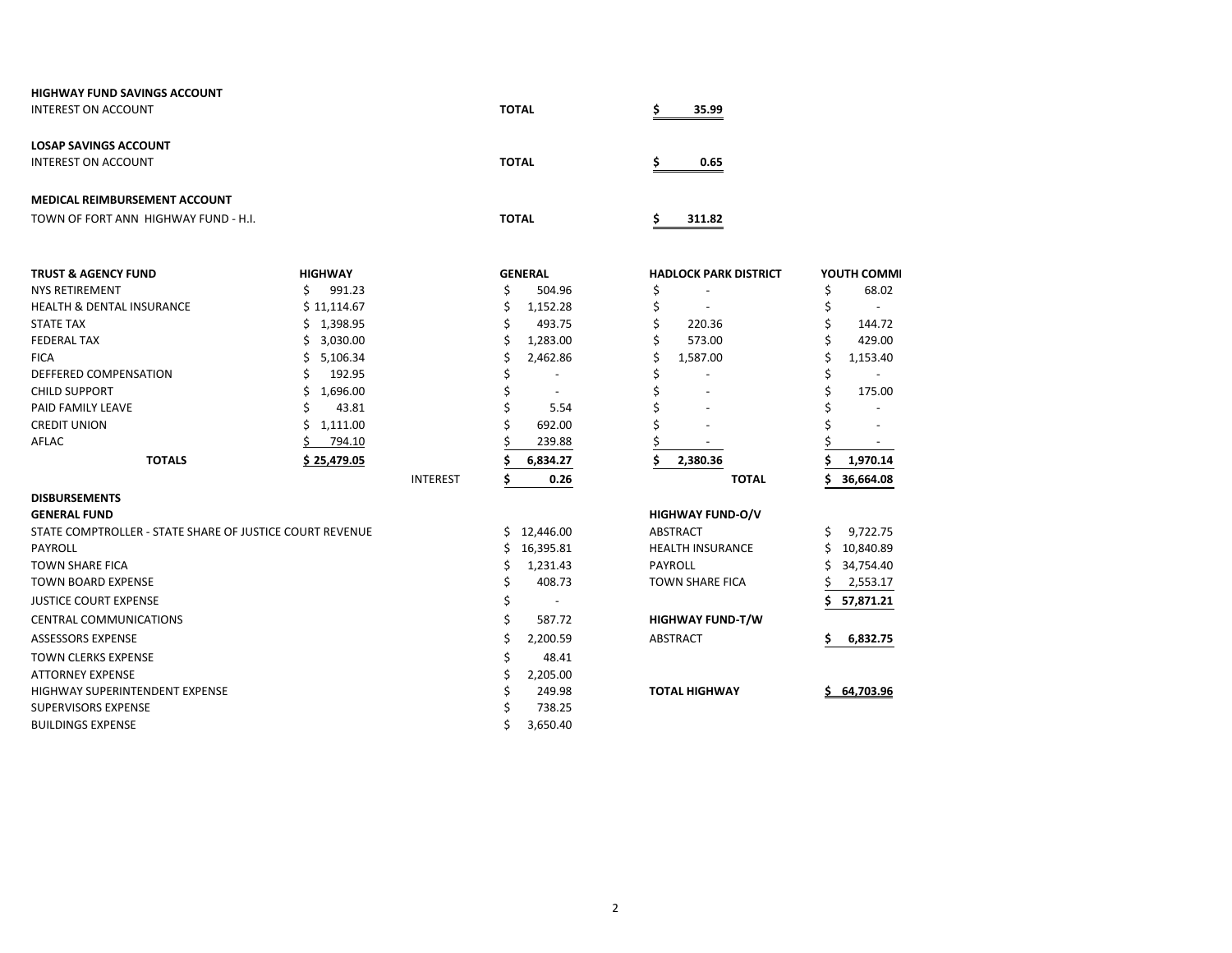| <b>CENTRAL MAILINGS</b>                                  |              | \$<br>1,083.75        | <b>TRUST &amp; AGENCY FUND</b> |                 |
|----------------------------------------------------------|--------------|-----------------------|--------------------------------|-----------------|
| <b>ENGINEER</b>                                          |              | \$<br>6,420.56        | <b>FICA</b>                    | 10,309.60<br>\$ |
| SAFETY INSPECTION EXPENSE                                |              | \$<br>58.11           | <b>STATE TAX</b>               | 2,257.78<br>\$  |
| FIRE COMPANY - FUEL                                      |              | \$<br>221.61          | <b>FEDERAL TAX</b>             | 5,315.00<br>S   |
| DOG CONTROL EXPENSE                                      |              | \$<br>1,136.62        | <b>HEALTH INSURANCE</b>        | 12,266.95<br>\$ |
| <b>STREET LIGHTS</b>                                     |              | \$<br>336.75          | <b>CREDIT UNION</b>            | 1,803.00<br>S   |
| <b>BEACH EXPENSE</b>                                     |              | Ś<br>230.00           | <b>CHILD SUPPORT</b>           | 1,696.00<br>\$  |
| PLANNING BOARD EXPENSE                                   |              | Ś<br>1,250.00         | AFLAC                          | 1,075.35<br>Ś   |
| <b>HEALTH INSURANCE</b>                                  |              | \$<br>1,143.58        | <b>RETIREMENT</b>              | 1,564.21<br>Ś   |
|                                                          | <b>TOTAL</b> | \$<br>52,043.30       | DEFFERRED COMP.                | 192.95          |
| <b>HADLOCK PARK DISTRICT</b>                             |              |                       | <b>TOTAL</b>                   | 36,480.84<br>Ś  |
| ABSTRACT                                                 |              | \$<br>1,064.61        |                                |                 |
| PAYROLL                                                  |              | 10,372.49<br>\$       |                                |                 |
| TOWN SHARE - FICA                                        |              | 793.50                |                                |                 |
|                                                          | <b>TOTAL</b> | 12,230.60<br>S.       |                                |                 |
|                                                          |              |                       |                                |                 |
| <b>HADLOCK DAM PROJECT</b>                               | <b>TOTAL</b> | \$<br>$\blacksquare$  |                                |                 |
| YOUTH COMMISSION FUND                                    |              |                       |                                |                 |
| <b>PAYROLL</b>                                           |              | 7,538.34<br>\$        |                                |                 |
| TOWN SHARE - FICA                                        |              | \$<br>576.70          |                                |                 |
|                                                          | <b>TOTAL</b> | Ś                     |                                |                 |
|                                                          |              | 8,115.04              |                                |                 |
| <b>CONSOLIDATED HEALTH</b>                               | <b>TOTAL</b> | \$.<br>$\blacksquare$ |                                |                 |
| <b>GENERAL FUND SAVINGS ACCOUNT</b>                      |              |                       |                                |                 |
| GLENS FALLS NATIONAL BANK - TRANSFER TO CHECKING         | <b>TOTAL</b> | 50,000.00<br>\$.      |                                |                 |
|                                                          |              |                       |                                |                 |
| <b>HADLOCK PARK DISTRICT SAVINGS ACCOUNT</b>             | <b>TOTAL</b> |                       |                                |                 |
|                                                          |              |                       |                                |                 |
| <b>HIGHWAY FUND SAVINGS ACCOUNT</b>                      |              |                       |                                |                 |
| GLENS FALLS NATIONAL BANK - TRANSFER TO CHECKING ACCOUNT | <b>TOTAL</b> | 50,000.00<br>s        |                                |                 |
| <b>LOSAP SAVINGS ACCOUNT</b>                             | <b>TOTAL</b> | \$                    |                                |                 |
|                                                          |              |                       |                                |                 |
| MEDICAL REIMBURSEMENT ACCOUNT                            |              |                       |                                |                 |
| AC TRANSFER TO MVP SELECT                                | <b>TOTAL</b> | \$.<br>311.82         |                                |                 |
|                                                          |              |                       |                                |                 |

## **TRUST & AGENCY FUND**

|       |                | <b>TOTAL</b>            | 36,480.84       |
|-------|----------------|-------------------------|-----------------|
| TOTAL | 52,043.30      | DEFFERRED COMP.         | \$<br>192.95    |
|       | 1,143.58       | <b>RETIREMENT</b>       | \$<br>1,564.21  |
|       | \$<br>1,250.00 | AFLAC                   | \$<br>1,075.35  |
|       | \$<br>230.00   | <b>CHILD SUPPORT</b>    | \$<br>1,696.00  |
|       | \$<br>336.75   | <b>CREDIT UNION</b>     | \$<br>1,803.00  |
|       | \$<br>1,136.62 | <b>HEALTH INSURANCE</b> | \$<br>12,266.95 |
|       | \$<br>221.61   | <b>FEDERAL TAX</b>      | \$<br>5,315.00  |
|       | \$<br>58.11    | <b>STATE TAX</b>        | \$<br>2,257.78  |
|       | \$<br>6,420.56 | <b>FICA</b>             | \$<br>10,309.60 |